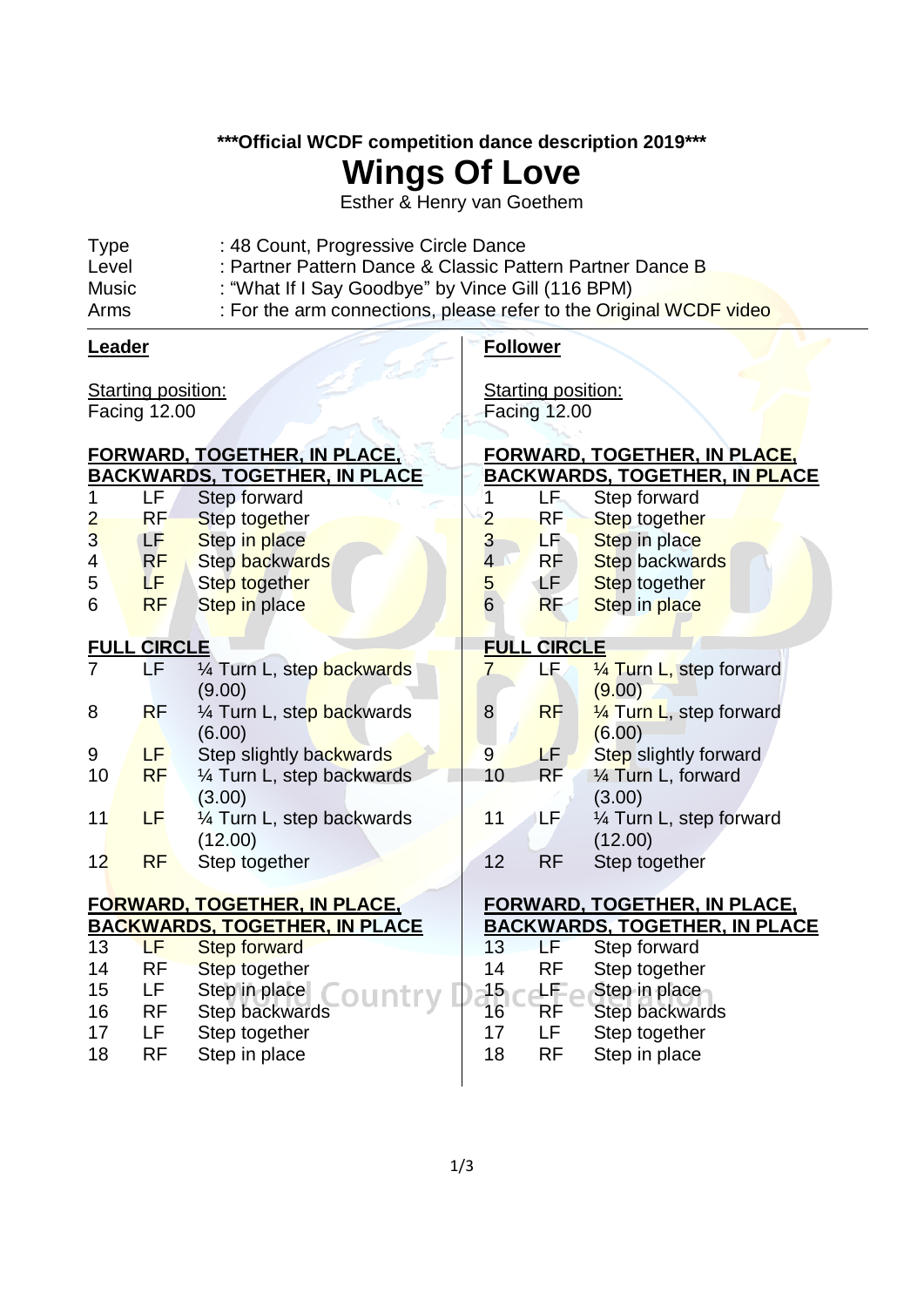#### **\*\*\*Official WCDF competition dance description 2019\*\*\***

## **Wings Of Love**

Esther & Henry van Goethem

| <b>Type</b> | : 48 Count, Progressive Circle Dance                               |
|-------------|--------------------------------------------------------------------|
| Level       | : Partner Pattern Dance & Classic Pattern Partner Dance B          |
| Music       | : "What If I Say Goodbye" by Vince Gill (116 BPM)                  |
| Arms        | : For the arm connections, please refer to the Original WCDF video |

#### **Leader**

## **FORWARD, TOGETHER, IN PLACE,**

### **BACKWARDS, TOGETHER, IN PLACE**

| 19 | LF        | Step forward   |
|----|-----------|----------------|
| 20 | RF        | Step together  |
| 21 | LF        | Step in place  |
| 22 | RF        | Step backwards |
| 23 | LF        | Step together  |
| 24 | <b>RF</b> | Step in place  |

#### **FORWARD, TOGETHER, IN PLACE, BACKWARDS, TOGETHER, IN PLACE**

|    | .         | <u>.</u>       |
|----|-----------|----------------|
| 25 | LF        | Step forward   |
| 26 | RF        | Step together  |
| 27 | LF        | Step in place  |
| 28 | <b>RF</b> | Step backwards |
| 29 | LF        | Step together  |
| 30 | <b>RF</b> | Step in place  |

#### **½ TURN L, BASIC BACKWARDS**

| 31 | LF        | Step forward                        |
|----|-----------|-------------------------------------|
| 32 | <b>RF</b> | $\frac{1}{4}$ Turn L, step R (9.00) |
| 33 | LF        | 1/4 Turn L, step backwards          |
|    |           | (6.00)                              |
| 34 | <b>RF</b> | <b>Step backwards</b>               |
| 35 | LF        | <b>Step together</b>                |
| 36 | <b>RF</b> | Step in place                       |
|    |           |                                     |

#### **Follower**

### **¼ TURN L 2X, TOGETHER, BACKWARDS, TOPGETHER, IN PLACE** 19 LF  $\frac{1}{4}$  Turn L, cross over  $(9.00)$ 20 RF ¼ Turn L, step backwards (6.00) 21 LF Step together 22 RF Step backwards 23 LF Step together 24 RF Step in place **¼ TURN L 2X, TOGETHER, BACKWARDS, TOPGETHER, IN PLACE** 25 LF  $\frac{1}{4}$  Turn L, cross over (3.00) 26 RF ¼ Turn L, step backwards (6.00) 27 **LF** Step together 28 RF Step backwards 29 LF Step together 30 RF Step in place

#### **FORWARD, TOGETHER, IN PLACE, BACKWARDS, TOGETHER, IN PLACE**

| (00)                 | 31              | l F       | Step forward   |
|----------------------|-----------------|-----------|----------------|
| ep backwards         | 32              | <b>RF</b> | Step together  |
| ep together          | 33              | ΙF        | Step in place  |
| ep in place          | 34              | <b>RF</b> | Step backwards |
|                      | 35              | I F       | Step together  |
| <b>World Country</b> | 36 <sub>1</sub> | RF        | Step in place  |